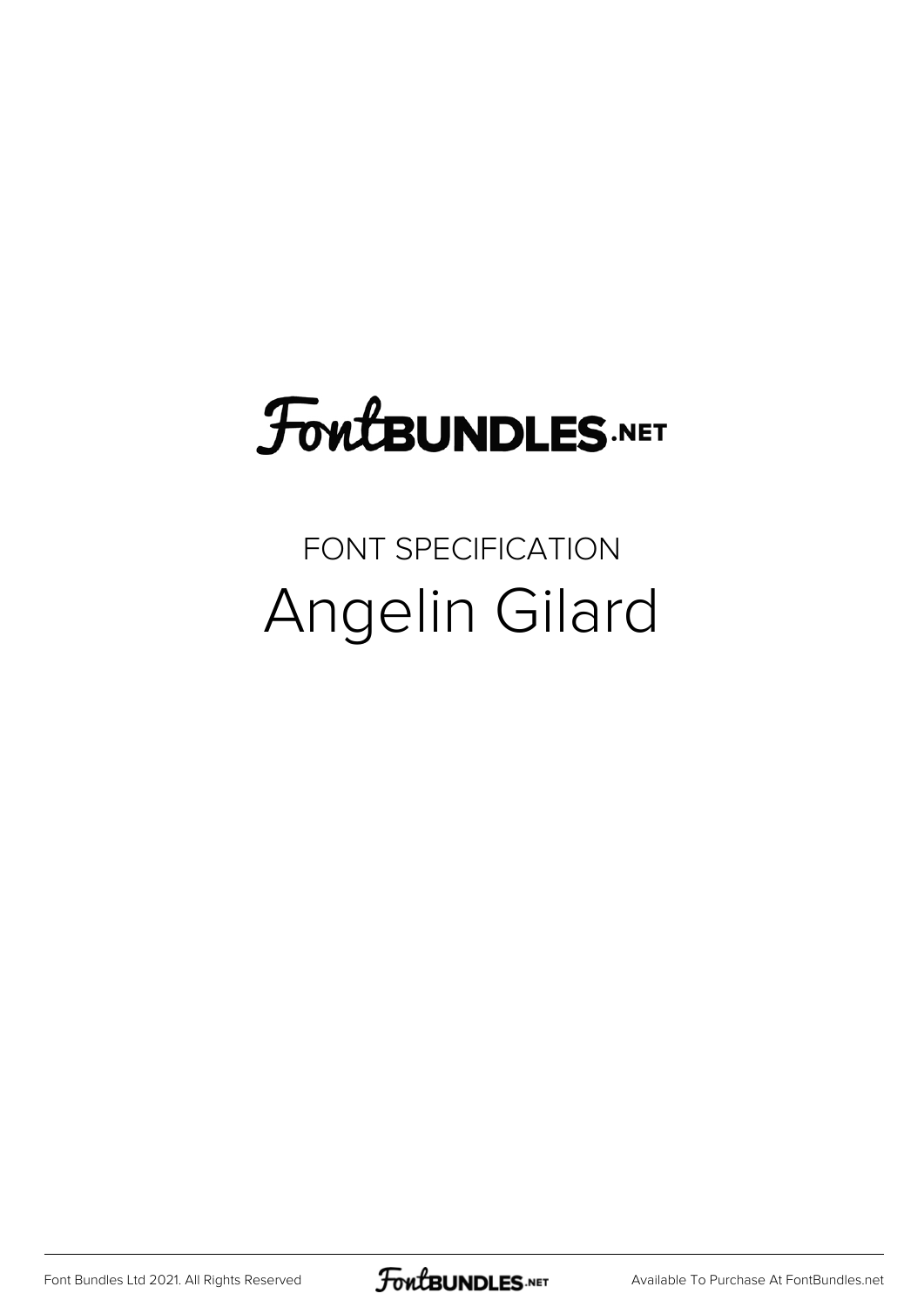## Angelin Girald - Regular

**Uppercase Characters** 

A B & A) E FE HI S A K J N N-@P-@RTUVWYY

Lowercase Characters

 $a \not\in c \not\in c \not\in q \not\in i \not\in c \not\in o \not\in q \rightarrow \circ \cup w \cup w \not\sim y \not\sim$ 

**Numbers** 

## 0123456789

Punctuation and Symbols



All Other Glyphs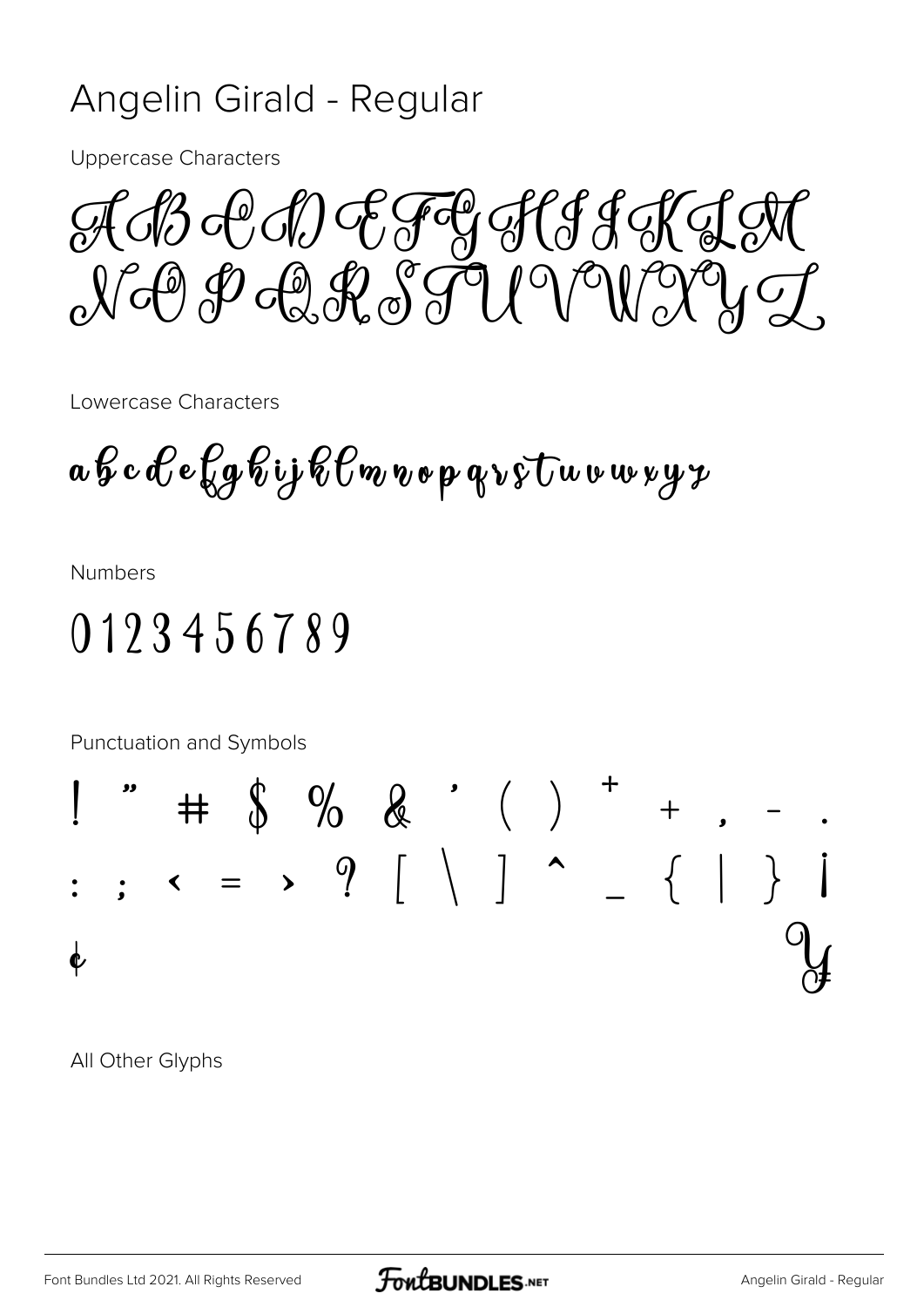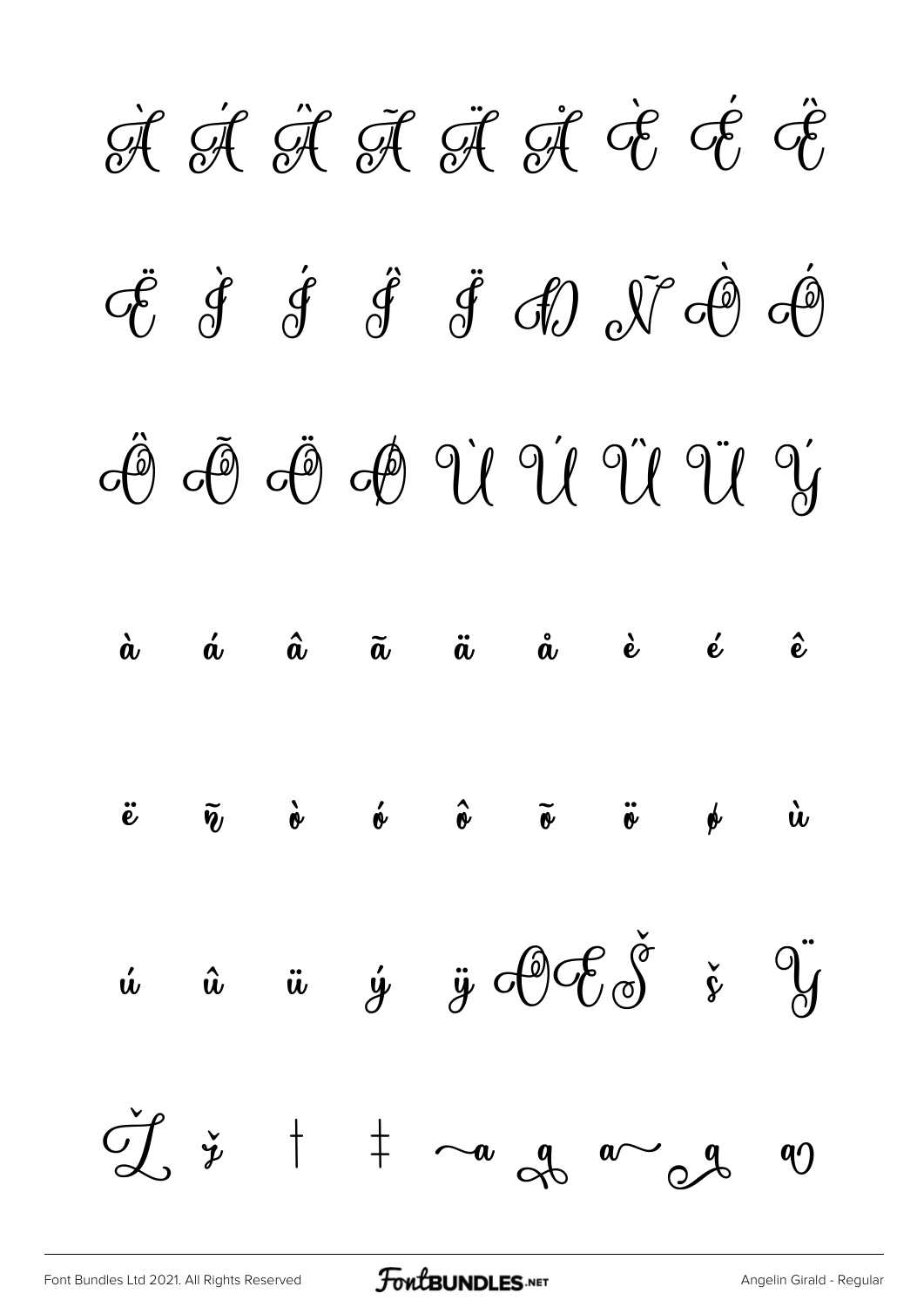$\begin{array}{ccccccccc}\n\mathcal{L} & \mathcal{L} & \mathcal{L} & \mathcal{L} & \mathcal{L} & \mathcal{L} & \mathcal{L} & \mathcal{L} & \mathcal{L} & \mathcal{L} & \mathcal{L} & \mathcal{L} & \mathcal{L} & \mathcal{L} & \mathcal{L} & \mathcal{L} & \mathcal{L} & \mathcal{L} & \mathcal{L} & \mathcal{L} & \mathcal{L} & \mathcal{L} & \mathcal{L} & \mathcal{L} & \mathcal{L} & \mathcal{L} & \mathcal{L} & \mathcal{L} & \mathcal{L} & \mathcal{L} &$ 

 $2020$  alone of  $202$ 

 $x^{2} - 3 - 9 - 3 - 3 - 9 - 8$ 

 $\nabla \mathscr{C}_{v}$  of  $\nabla \mathscr{C}_{v}$  of  $\omega$  in at

 $\int d\theta$   $\int d\theta$   $\int d\theta$   $\int d\theta$ 

 $\begin{picture}(60,6) \put(0,0) {\put(0,0){\vector(1,0){180}} \put(1,0){\vector(1,0){180}} \put(1,0){\vector(1,0){180}} \put(1,0){\vector(1,0){180}} \put(1,0){\vector(1,0){180}} \put(1,0){\vector(1,0){180}} \put(1,0){\vector(1,0){180}} \put(1,0){\vector(1,0){180}} \put(1,0){\vector(1,0){180}} \put(1,0){\vector(1,0){180}} \put(1,0){\vector(1,0){180}} \put(1,$ 



[Font Bundles Ltd 2021. All Rights Reserved](https://fontbundles.net/) **FoutBUNDLES.NET** [Angelin Girald - Regular](https://fontbundles.net/)